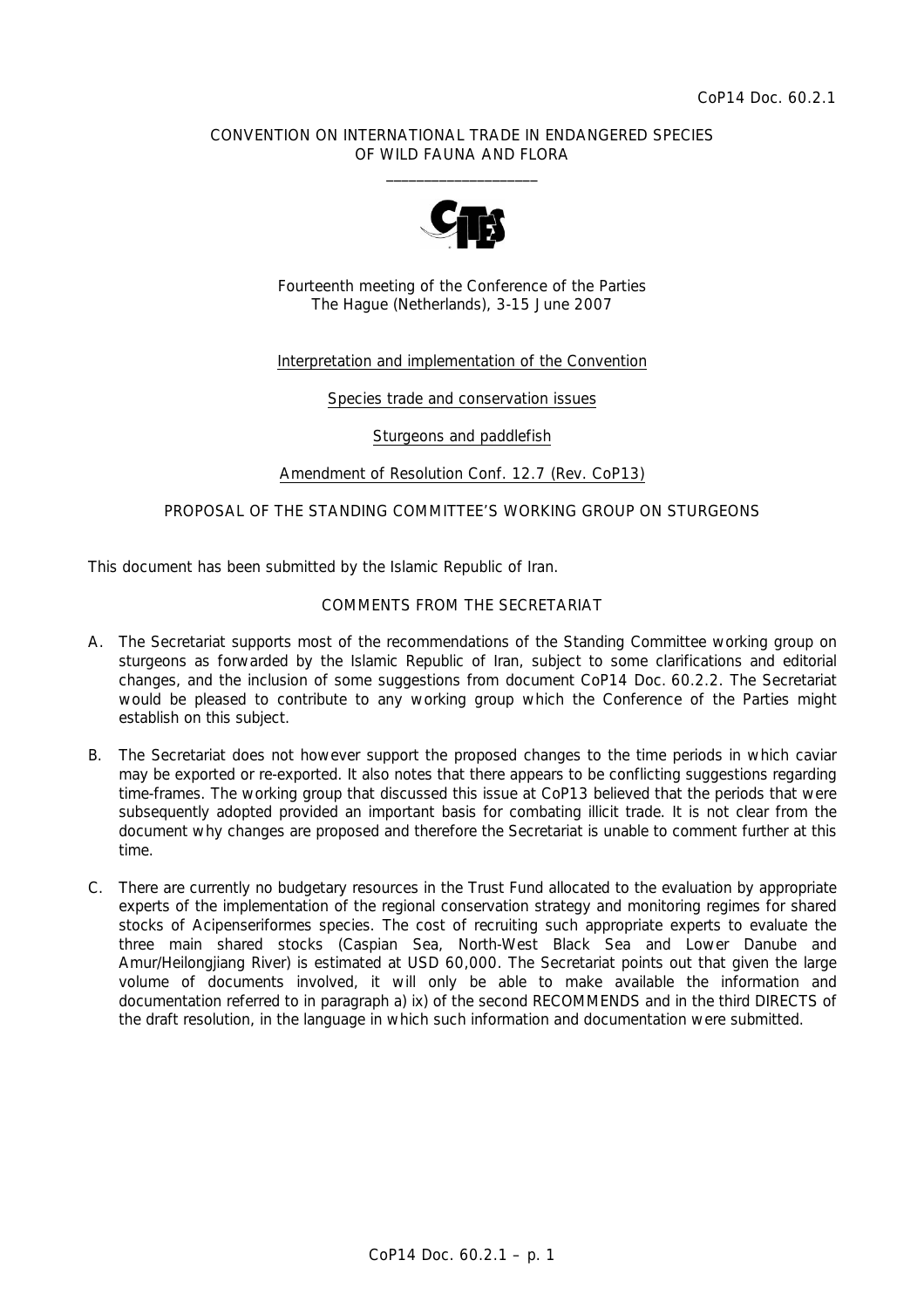# DRAFT RESOLUTION OF THE CONFERENCE OF THE PARTIES

#### Conservation of and trade in sturgeons and paddlefish

RECALLING Resolution Conf. 10.12 (Rev.), adopted by the Conference of the Parties at its 10th meeting (Harare, 1997) and amended at its 11th meeting (Gigiri, 2000), and Resolution Conf. 11.13, adopted by the Conference of the Parties at its 11th meeting;

AWARE that sturgeons and paddlefish of the Order Acipenseriformes represent a valuable renewable biological and economic resource that in recent years has been affected by such negative factors as illegal fishing and illegal trade, regulation of water flow and decrease in natural spawning sites;

NOTING the need for further research and the importance of scientific monitoring of the status of stocks and an understanding of their genetic structure as the basis for sustainable fisheries management;

CONSIDERING that Eurasian range States of Acipenseriformes species are in need of funds and technical assistance in order to develop regional management and monitoring programmes for conservation, habitat protection, and the combating of illegal fishing and trade;

RECALLING that Article VI, paragraph 7, of the Convention provides that specimens of species listed in the Appendices may be marked to assist in identifying them;

CONSIDERING that the labelling of all caviar in trade would be a fundamental step towards the effective regulation of trade in specimens of sturgeons and paddlefish;

NOTING that, in order to assist the Parties in identifying legal caviar in trade, marking should be standardized and that particular specifications for the design of labels are fundamental, should be generally applied and should also take into account marking systems currently in place and anticipated technological advances in marking systems;

CONSCIOUS that there is a need for improvement of monitoring of caviar re-exports in relation to the original export and the level of exports in relation to annual export quotas;

RECOGNIZING the significance of domestic markets of caviar and meat of Acipenseriformes species; (Azerbaijan, the Islamic Republic of Iran, the United States of America, the European Commission and the Pew Institute are in favour of maintaining this paragraph while China, the Russian Federation, ICIA and IWMC have suggested deleting it);

WELCOMING the establishment of the UNEP-WCMC database for sturgeon specimens in trade;

RECALLING the concepts endorsed and the progress made toward conservation of Acipnseriformes under the 'Paris Agreement' approved at the 45th meeting of the Standing Committee; (China, the European Commission, ICIA and IWMC do not support this paragraph);

RECOGNIZING that export quotas for sturgeon from shared stocks are mandated by the Parties and therefore require a level of scrutiny that voluntary quotas do not;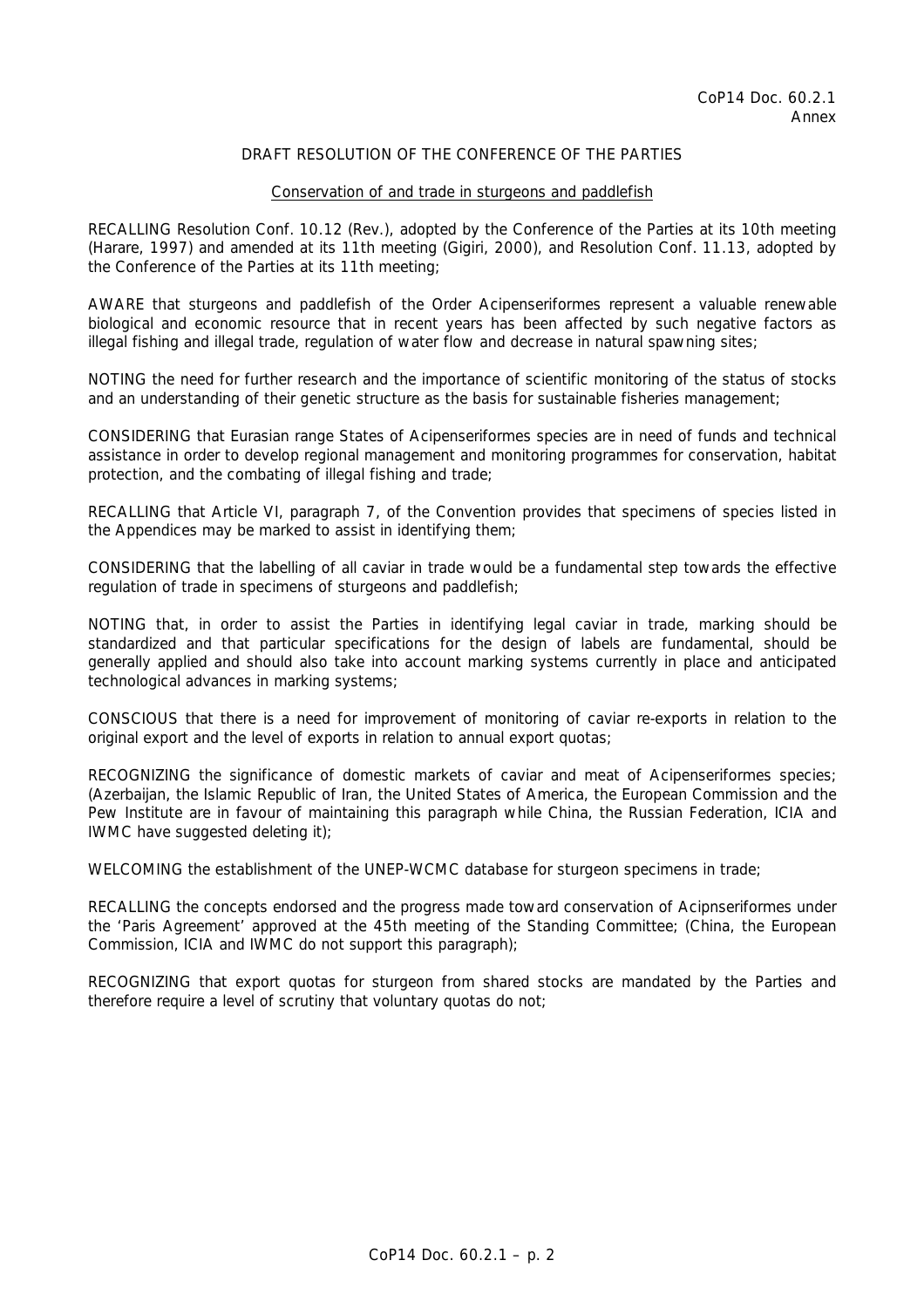## THE CONFERENCE OF THE PARTIES TO THE CONVENTION

URGES the range States of species in the Order Acipenseriformes to:

- a) encourage scientific research and ensure adequate monitoring of the status of stocks<sup>1</sup> to promote the sustainability of sturgeon and paddlefish fisheries through appropriate management programmes;
- b) curtail the illegal fishing of and trade in sturgeon and paddlefish specimens by improving the provisions in and enforcement of existing laws regulating fisheries and export, in close collaboration with the CITES Secretariat, ICPO-Interpol and the World Customs Organization;
- c) explore ways of enhancing the participation of representatives of all agencies responsible for sturgeon and paddlefish fisheries in conservation and sustainable-use programmes for these species;
- d) promote regional agreements between range States of sturgeon and paddlefish species aiming at proper management and sustainable utilization of these species; and
- e) in the case of range States of sturgeons in the Eurasian region, take into account the recommendations in document CoP12 Doc. 42.1 when developing regional conservation strategies and action plans;

RECOMMENDS, with regard to regulating trade in sturgeon products, that:

- a) Range States license legal exporters of specimens of sturgeon and paddlefish species and maintain a register of such persons or companies and provide a copy of this register to the Secretariat by 30 November each year. The Secretariat should distribute this information via a Notification to the Parties;
- b) Each importing, exporting and re-exporting Party should establish, where consistent with national law, a registration system for processing and repackaging plants in its territory and provide to the Secretariat the list of these facilities and their official registration codes. The list should be updated as needed. A copy of the list should be provided to the Secretariat by 30 November each year. The Secretariat should distribute this information via a Notification to the Parties;
- c) Importing countries be particularly vigilant in controlling all aspects of the trade in specimens of sturgeon and paddlefish species, including the unloading of sturgeon specimens, transit, repackaging, re-labelling and re-exports;
- d) Parties monitor the storage, processing and re-packaging of specimens of sturgeon and paddlefish species in Customs free zones and free ports, and for airline and cruise line catering;
- e) Parties ensure that all their relevant agencies cooperate in establishing the necessary administrative, management, scientific and control mechanisms needed to implement the provisions of the Convention with respect to sturgeon and paddlefish species;
- f) Parties consider the harmonization of their national legislation related to personal exemptions for caviar, to allow for the personal effects exemption under Article VII, paragraph 3, of the Convention and consider limiting this exemption to no more than 125 grams of caviar per person; [the WG is mandated to make amendments only to Resolution Conf. 12.7 (Rev. CoP13). Therefore this paragraph remains with 125 g for both wild and aquaculture caviar];
- g) All caviar must be exported maximum six months after the quota year in which it was harvested and processed. Parties should not import caviar harvested or processed after six months of the preceding quota year; (all caviar must be exported before the end of the quota year in which it was harvested and processed. Parties should not import caviar harvested or processed in a preceding year – as suggested by the Russian Federation, the United States and the Pew Institute, however the Russian Federation also suggests that caviar and meat, which have been processed in the current year from

*<sup>1</sup> The term 'stock' is regarded, for the purposes of this Resolution, to be synonymous with 'population'.*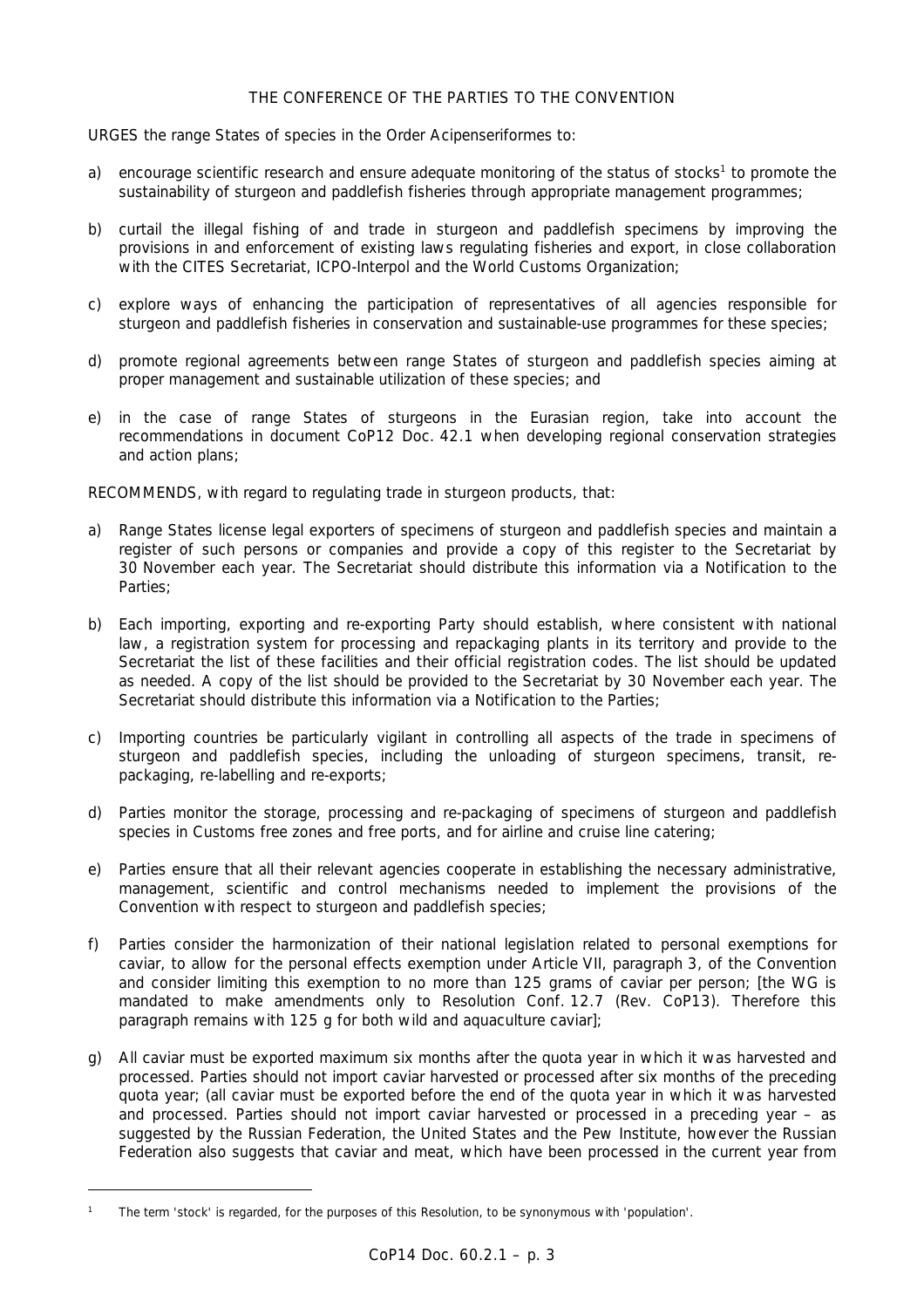sturgeon fishes, which were caught in the preceding year, can be imported before the end of the year in which it has been processed):

- i) range States intending to authorize exports in a given year of specimens, except caviar, of Acipenseriformes species from shared stocks that were obtained in a preceding year inform the Secretariat by 31 January of the nature and quantities of the specimens still held in stock;
- ii) The Secretariat distribute this via a Notification to the Parties;
- iii) all caviar be exported before the end of the quota year in which it was harvested and processed; and
- iv) Parties not import from a range State of a shared stock caviar harvested or processed in a preceding year;
- h) no re-export of caviar should be authorized more than 12 months after the date of issuance of the relevant original export permit; (China, ICIA and IWMC believe that this paragraph should not be amended to shorten the period of time allowed for re-export; ICIA has an alternative proposal to authorize the re-export only until the end of the year following the quota year);
- i) Parties supply to the Secretariat, no longer than one month after the (re-)export took place, copies of all export permits and re-export certificates issued to authorize trade in caviar, for inclusion in the UNEP-WCMC database for sturgeon specimens in trade;
- j) Parties shall consult the UNEP-WCMC database prior to the issuance of import and re-export certificates; (not supported by China, ICIA and IWMC);
- k) Parties use the full eight-digit HS Custom code for caviar, i.e. 1604 3010, instead of the six-digit code; and
- l) importing Parties not accept shipments of caviar unless they comply with the provisions of the universal labelling system outlined in Annexes 1 and 2;

RECOMMENDS $2$  further, with regard to catch and export quotas, that:

 $\overline{a}$ 

- a) Parties not accept the import of any specimen of Acipenseriformes species from stocks shared between different range States<sup>3</sup> unless:
	- i) export quotas for all specimens of Acipenseriformes species for that year have been established by the range States<sup>4</sup> concerned and have been communicated by the Secretariat to the Parties by 31 December of the preceding year; (the Russian Federation proposes by 1 March of the current year);
	- ii) the export quotas referred to in subparagraph i) have been derived from catch quotas agreed amongst all range States that provide habitat for the same stock of an Acipenseriformes species; (Bulgaria, Kazakhstan, the Russian Federation, ICIA and IWMC support the view for two-thirds of range States);
	- iii) catch quotas are based on an appropriate regional conservation strategy and monitoring regime for the species concerned;

*<sup>2</sup> At CoP13 it was agreed that this recommendation would not apply to those range States where there is no commercial caviar harvest or export from shared stocks. It was also agreed, however, that the Secretariat or any Party would bring to the attention of the Standing Committee or Conference of the Parties any significant changes in the harvest or export of sturgeon products from such stocks.* 

*<sup>3</sup> Quotas do not have to be established for specimens from endemic stocks, i.e. stocks not shared with other countries, and captive-breeding or aquaculture operations. Quotas communicated for such specimens are voluntary quotas.* 

*<sup>4</sup> For States that do not have legislation to establish export quotas at the national level, export quotas communicated to the Parties are considered to be export quotas for the purposes of this Resolution only.*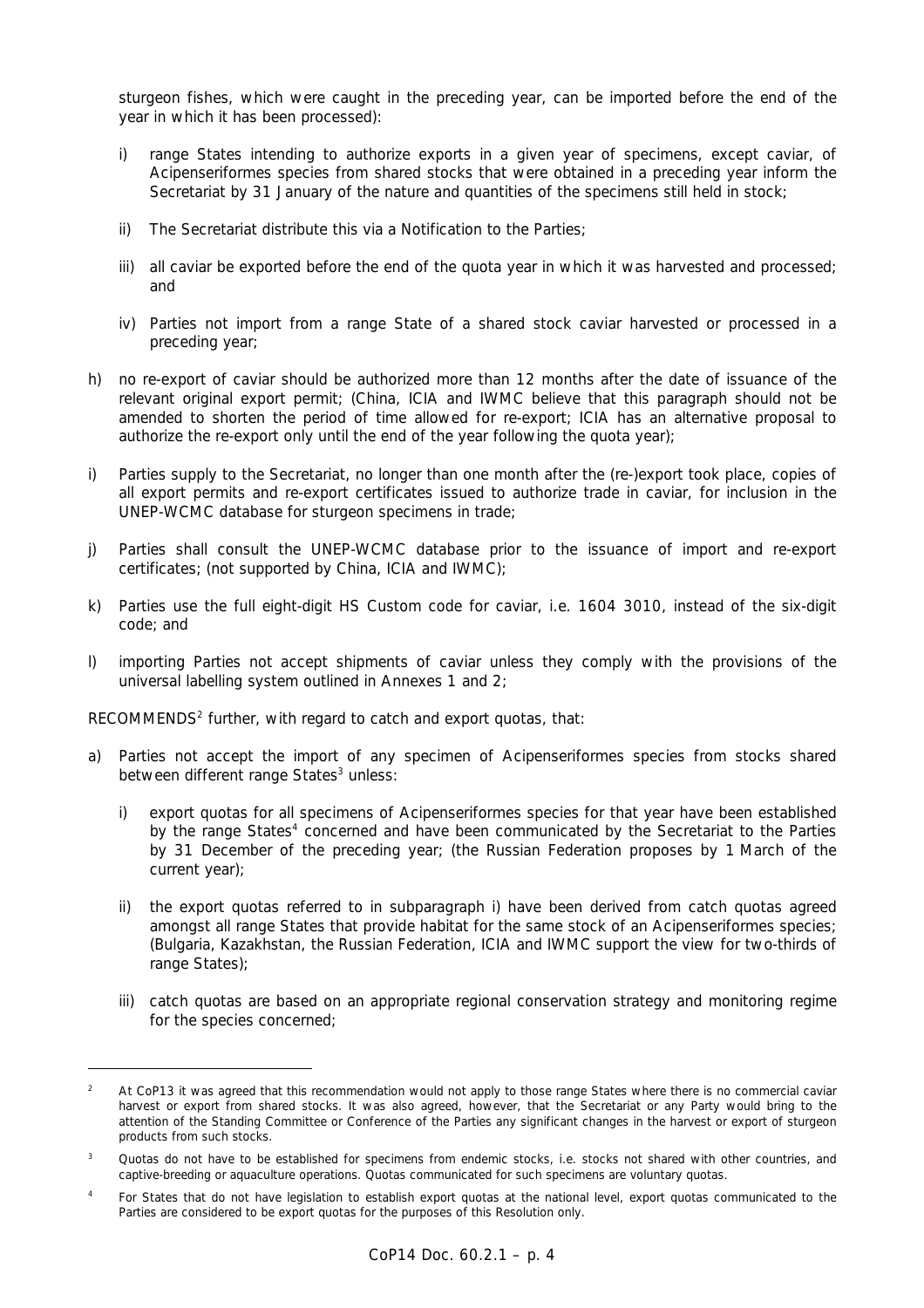- iv) export quotas are established taking into account domestic markets of caviar and meat and factor in illegal catch;
- v) range States have provided to the Secretariat the scientific data used to establish the catch and export quotas under subparagraphs ii) and iii);
- vi) the Secretariat has informed (confirmed as suggested by the Russian Federation, the United States and the Pew Institute) the Parties that catch and export quotas have been agreed by all relevant range States (amongst at least two-thirds of the range States if a consensus is not reached), and communicated to the Secretariat by 30 November of the preceding year;
- vii) if the quotas have not been communicated to the Secretariat and by the Secretariat to the Parties by the deadlines indicated in subparagraphs i) and v) above, the relevant range States have a zero quota until such time as they communicate their quotas in writing to the Secretariat and the Secretariat in turn informs the Parties; (the relevant range States have a zero quota until such time as the Secretariat has reviewed any further information in consultation with the Chairman of the Animals Committee and has in turn informed the Parties; – as suggested by the European Commission) (not supported by the United States and the Pew Institute);
- viii) range States provide to the Secretariat the scientific data referred to under subparagraphs ii) and iii) that were used to establish catch and export quotas; and
- ix) the Secretariat makes all the information mentioned in subparagraph v) available to Parties upon request; and
- b) if a range State of a shared stock of a species of Acipenseriformes decides to reduce its quotas established in accordance with this Resolution under stricter domestic measures, this shall not affect the quotas of the other range States of this stock;

URGES Parties to implement without delay the labelling of caviar in accordance with Annexes 1 and 2;

URGES further that range States cooperate with the Secretariat to implement, on a three-year cycle beginning in 2006, an evaluation by appropriate experts of the implementation of the regional conservation strategy and monitoring regime for stocks of Acipenseriformes species subject to the provisions under RECOMMENDS further, paragraph a) above and respond to the results accordingly;

DIRECTS the Secretariat to provide to the Animals Committee, for its approval, a written report with all supporting documentation attached (pending agreement from the relevant range States or organization) on the outcome of the three-year cycle evaluation mentioned in the preceding paragraph;

DIRECTS the Animals Committee to provide to the Standing Committee its recommendations on actions to be taken based upon the above-mentioned three-year cycle evaluation;

DIRECTS further the Secretariat to provide at each meeting of the Animals Committee a written progress report with all supporting documentation attached (pending agreement from the relevant range States or organization) on all activities related to the conservation of and trade in sturgeons and paddlefish;

CALLS UPON range States, importing countries and other appropriate experts and organizations such as the IUCN/SSC Sturgeon Specialist Group, in consultation with the Secretariat and the Animals Committee, to explore the development of a uniform DNA-based identification system for parts and derivatives and aquaculture stocks of Acipenseriformes species to assist in the subsequent identification of the origin of specimens in trade and to explore other (e.g. biochemical) methods for differentiating wild from aquaculture origin caviar in cases where DNA-based methods are not useful;

DIRECTS the Secretariat:

a) in collaboration with range States and international organizations from both industry and the conservation community, to assist with the development of a strategy including action plans for the conservation of Acipenseriformes; and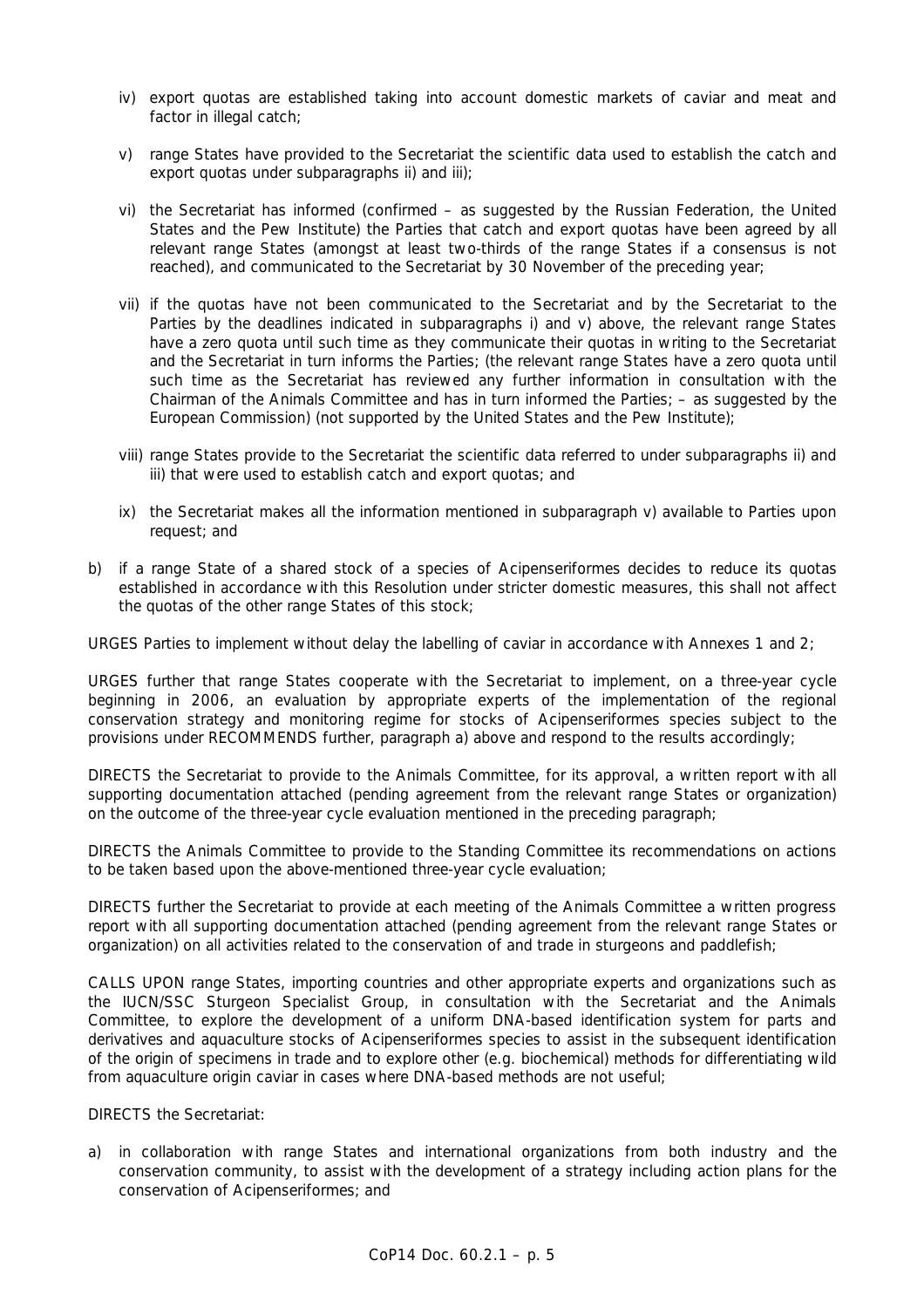b) to provide assistance with securing financial resources from Parties, international organizations, United Nations specialized agencies, intergovernmental and non-governmental organizations and industry; and

REPEALS the Resolutions listed hereunder:

- a) Resolution Conf. 10.12 (Rev.) (Harare, 1997, as amended at Gigiri, 2000) Conservation of sturgeons; and
- b) Resolution Conf. 11.13 (Gigiri, 2000) Universal labelling system for the identification of caviar.

### **Annex 1**

### CITES guidelines for a universal labelling system for the trade in and identification of caviar

- a) The uniform labelling system applies to all caviar produced for commercial and non-commercial purposes, for either domestic or international trade, and is based on the application of a non-reusable label on each primary container.
- b) The following definitions apply in relation to trade in caviar:
	- Caviar: processed roe of Acipenseriformes species.
	- Lot identification number: a number that corresponds to information related to the caviar tracking system used by the processing or repackaging plant.
	- Non-reusable label: any label or mark that cannot be removed undamaged or transferred to another container.
	- Pressed caviar: caviar composed of the roe of one or more sturgeon or paddlefish species, remaining after the processing and preparation of higher quality caviar.
	- Primary container: tin, jar or other receptacle that is in direct contact with the caviar.
	- Processing plant: facility in the country of origin responsible for the first packaging of caviar into a primary container.
	- Repackaging plant: facility responsible for receiving and repackaging caviar into new primary containers.
	- Secondary container: receptacle into which primary containers are placed.
	- Source code: letter corresponding to the source of the caviar, as defined by the relevant CITES resolutions (e.g. 'W' for wild or 'C' for captive bred).
- c) In the country of origin, the non-reusable label should be affixed by the processing plant to any primary container. This label must include, as a minimum: a standard species code as provided in Annex 2; the source code of the caviar; the ISO two-letter code for the country of origin; the year of harvest; the official registration code of the processing plant (e.g. xxxx); and the lot identification number for the caviar (e.g. yyyy), for instance:

## HUS/W/RU/2000/xxxx/yyyy

d) When no repackaging takes place, the non-reusable label referred to in paragraph c) above should be maintained on the primary container and be considered sufficient, including for re-export.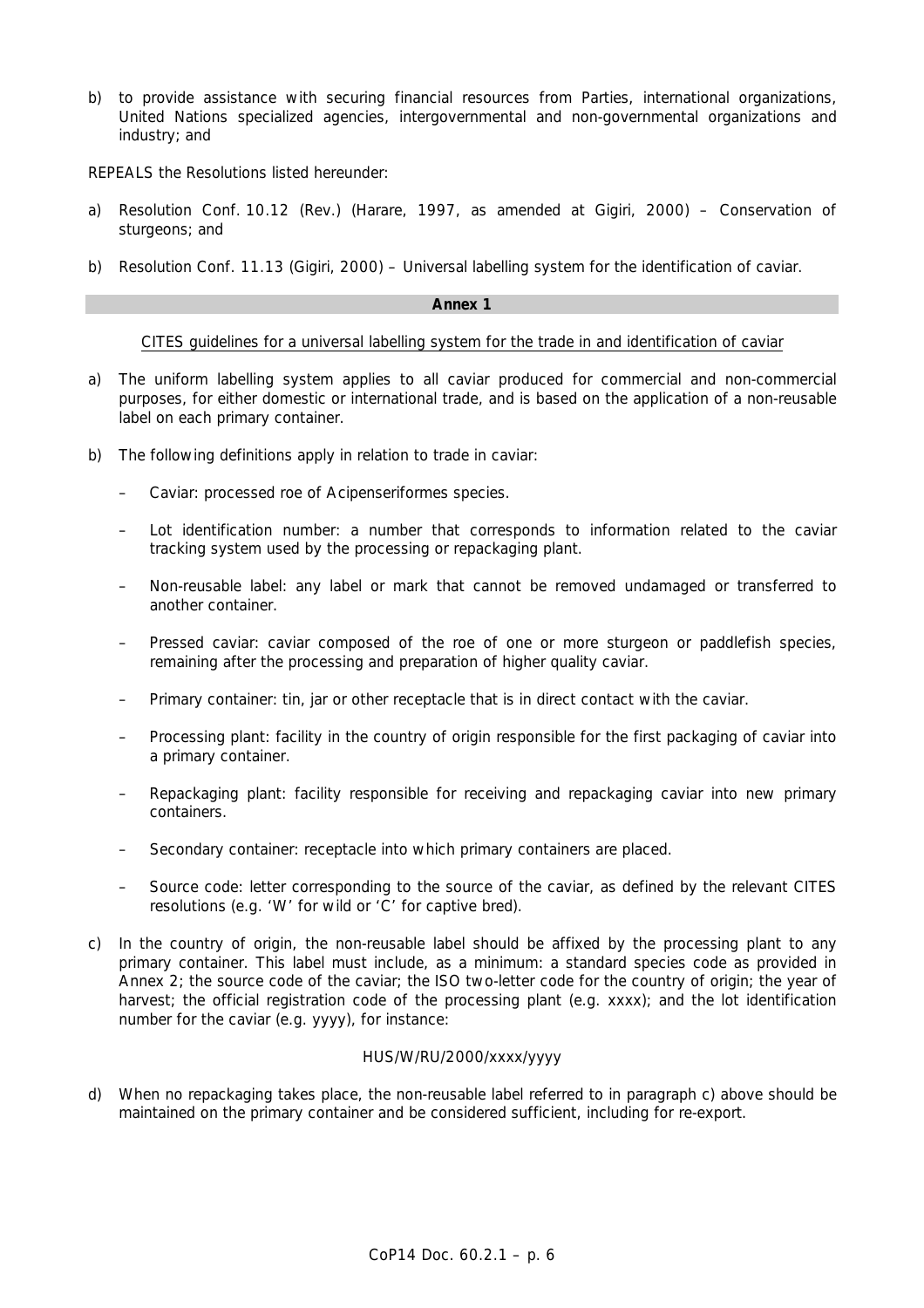e) A non-reusable label should be affixed by the repackaging plant to any primary container in which caviar is repackaged. This label must include, as a minimum: a standard species code as provided in Annex 2; the source code of the specimen; the ISO two-letter code of the country of origin; the year of repackaging; the official registration code of the repackaging plant, which incorporates the ISO two-letter code of the country of repackaging if different from the country of origin (e.g. IT-wwww); and the lot identification number, or CITES export permit or re-export certificate number (e.g. zzzz), for instance:

# PER/W/IR/2001/IT-wwww/zzzz

- f) When caviar is exported or re-exported, the exact quantity of caviar must be indicated on any secondary container in addition to the description of the content in accordance with international Customs regulations, in using the full eight-digit HS Custom code for caviar, i.e. 1604 3010, instead of the insufficiently precise six-digit code.
- g) The same information that is on the label affixed to the container must be given on the export permit or re-export certificate, or in an annex attached to the CITES permit or certificate.
- h) In the event of inconsistencies between information on a label and a permit or certificate, the Management Authority of the importing Party should contact its counterpart in the exporting or reexporting Party as soon as possible to establish whether this was a genuine error arising from the complexity of information required by these guidelines. If this is the case, every effort should be made to avoid penalizing those involved in such transactions.
- i) Each importing, exporting and re-exporting Party should establish, where consistent with national law, a registration system for processing and repackaging plants in its territory and provide to the Secretariat the list of these facilities and their official registration codes. The list should be updated as needed.
- j) Parties should accept shipments of caviar only if they are accompanied by appropriate documents containing the information referred to in paragraph c), d) or e).

| <b>Species</b>                | Code       |
|-------------------------------|------------|
| Acipenser baerii              | BAE        |
| Acipenser baerii baicalensis  | BAI        |
| Acipenser brevirostrum        | <b>BVI</b> |
| Acipenser dabryanus           | DAB        |
| Acipenser fulvescens          | <b>FUL</b> |
| Acipenser gueldenstaedtii     | <b>GUE</b> |
| Acipenser medirostris         | <b>MED</b> |
| Acipenser mikadoi             | <b>MIK</b> |
| Acipenser naccarii            | <b>NAC</b> |
| Acipenser nudiventris         | <b>NUD</b> |
| Acipenser oxyrhynchus         | <b>OXY</b> |
| Acipenser oxyrhynchus desotoi | <b>DES</b> |
| Acipenser persicus            | <b>PER</b> |
| Acipenser ruthenus            | RUT        |

#### **Annex 2**

# **Codes for identification of Acipenseriformes species, hybrids and mixed species**